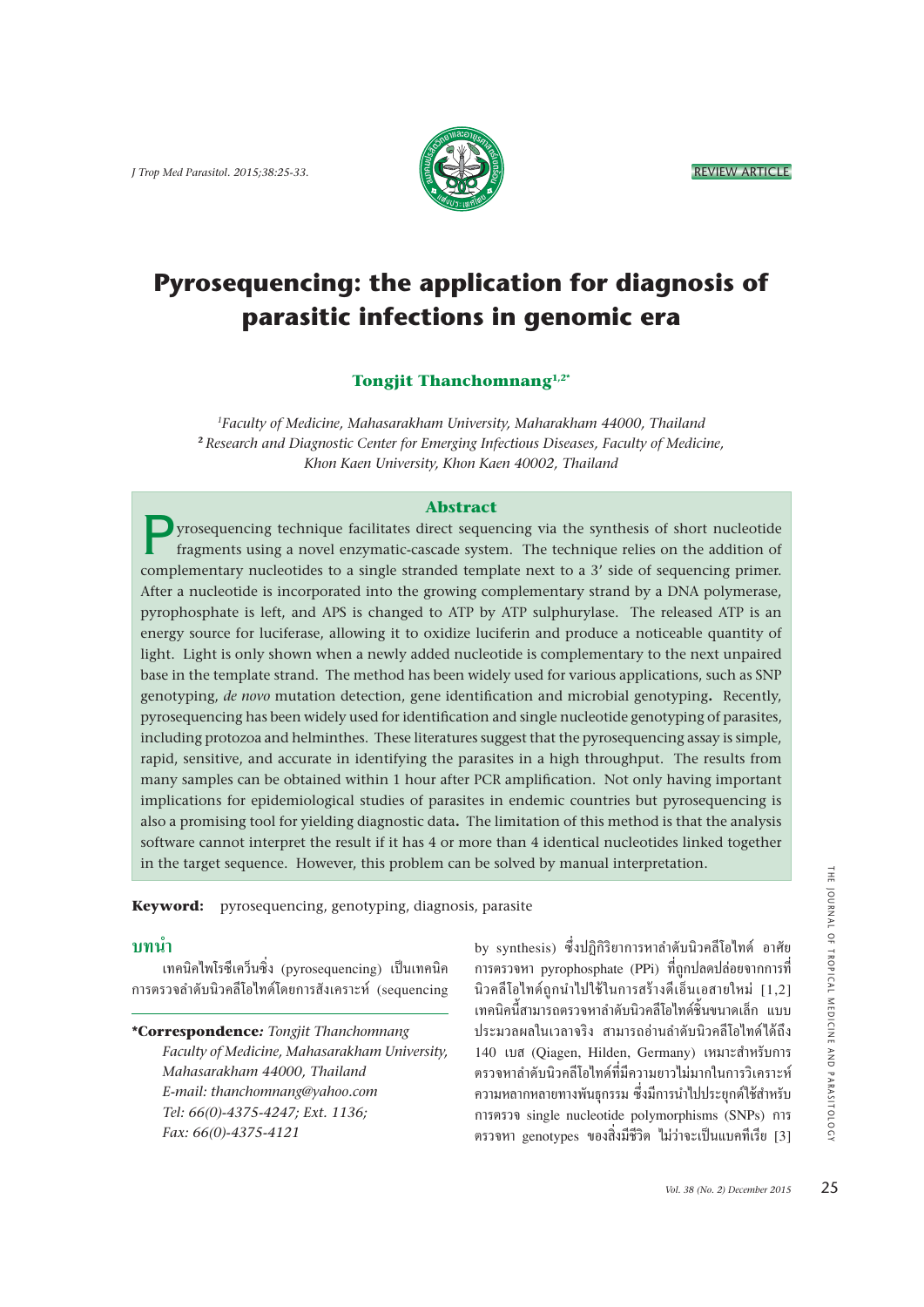ไวรัส  $[4,5]$  และ metazoan parasites  $[6]$  สำหรับการตรวจ ้เชื้อปรสิตชนิดต่าง ๆ ในห้องปฏิบัติการส่วนใหญ่ตรวจโดยใช้ ึกถ้องจลทรรศน์ ซึ่งเป็นวิธีมาตรจาน แต่ต้องอาศัยผู้เชี่ยวชาญด้าน ้านว่างู่<br>ปรสิตวิทยา และหากมีการติดเชื้อต่ำมาก และมีจำนวนตัวอย่าง ส่งตรวจมาก อาจเกิดความเมื่อยล้าในการตรวจด้วยตา ทำให้มี โอกาสเกิดผลลบปลอมสูง เนื่องจากข้อด้อยของวิธีที่มีความไว (sensitivity) ต่ำ ดังนั้นจึงได้มีการพัฒนาวิธีการตรวจทางห้อง ปฏิบัติการอื่น เช่น การตรวจหาแอนติบอดี (antibody) [7-10] การตรวจหาแอนติเจน (antigen) [11,12] การพัฒนาเทคนิควิธี ทางชีวโมเลกุลมาประยุกต์ใช้ตรวจพยาธิหลายชนิด เช่น เทคนิค ปฏิกิริยาลกโซ่ (polymerase chain reaction; PCR) [13-16] เทคนิค loop-mediated isothermal amplification (LAMP) [17-21] เทคนิคเรียลไทม์พีซีอาร์ (real-time PCR) [22-25] และเทคนิค pyrosequencing [27-35]

ปัจจบันเทคนิค pyrosequencing ถูกพัฒนานำมาใช้ตรวจ หาการติดเชื้อปรสิตหลายชนิด เช่น พยาธิไบไม้ Paragonimus species [26], Schistosoma japonicum unz S. mekongi [27] Opisthorchis viverrini, Clonorchis sinensis, Haplorchis taichui, H. pumilio และ Stellantchasmus falcatus [28] พยาธิตัวกลม Trichinella spiralis, T. pseudospiralis,  $T$ . zimbabwensis un $Z$ . papuae [29] พยาธิตื๊ด Taenia solium, T. saginata และ T. asiatica [30] และโปรโตซัว Toxoplasma gondii [31] Blastocystis [32] Entamoeba complex [33] Plasmodium vivax และ P. falciparum [34] ซึ่งเป็นการตรวจหาความแตกต่างของลำดับ ้นิวคลีโอไทด์ที่มีความยาวไม่เกิน 20-50 เบส สามารถใช้แยกชนิด ี ของเชื้อปรสิตได้ เป็นวิธีการที่ไม่ยุ่งยาก สะดวก รวดเร็ว สามารถ ี ตรวจตัวอย่างได้มากถึง 96 ตัวอย่างในแต่ละครั้ง โดยให้ผลการ ตรวจภายใน 1 ชั่วโมงหลังจากการทำเทคนิค PCR ซึ่งค่าใช้จ่าย ถกกว่าเมื่อเปรียบเทียบกับการตรวจหาลำดับนิวคลีโอไทด์โดยวิธี ์<br>Sanger sequencing แต่ทั้งนี้การตรวจตัวอย่างแต่ละครั้งควรจะ ด้องมีจำนวนตัวอย่างที่มากพอเพื่อให้คุ้มค่าและเป็นการลดค่าใช้จ่าย ในการวิเคราะห์ในแต่ละครั้ง จากการศึกษาที่ผ่านมาแสดงให้ เห็นว่าเทคนิค pvrosequencing เป็นทางเลือกหนึ่งที่มีศักยภาพ ที่จะนำมาตรวจวินิจฉัยเชื้อปรสิตหลายชนิดได้ในเวลาเดียวกัน ซึ่งสามารถนำไปประยุกต์ใช้ในการตรวจวินิจฉัยเชื้อปรสิตในห้อง ปฏิบัติการได้ ซึ่งเป็นวิธีที่มีความไวและความจำเพาะสง เมื่อ เปรียบเทียบกับวิธีการตรวจวินิจฉัยในห้องปฏิบัติการตรวจโดย ใช้กล้องจลทรรศน์ หรือการตรวจทางภูมิค้มกันวิทยา ซึ่งเป็นวิธี มาตรฐาน

### หลักการ pyrosequencing

เทคนิค pyrosequencing เป็นเทคนิคการตรวจลำดับ นิวคลีโอไทด์ ถูกคิดค้นโดย Mostafa Ronaghi และ Pål Nyrén ในปี ค.ศ.1996 [1.2] โดยปฏิกิริยา pvrosequencing เกิดจาก ปฏิกิริยาของเอนไซม์ 4 ชนิด คือ DNA polymerase, ATP sulfurylase, luciferase และ apyrase ซึ่งส่วนผสมปฏิกิริยา ประกอบด้วยซับสเตรทของเอนใซม์ คือ ดีเอ็นเอแม่พิมพ์ (DNA template), sequencing primer, นิวคลีโอไทด์ 4 ชนิด (A, G, C และ T), adenosine 5' phosphate (APS) และ D- luciferin โดยปฏิกิริยาที่เกิดขึ้นอาศัยหลักการที่เรียกว่า sequencing by synthesis ซึ่งประกอบด้วย 6 ขั้นตอน (รูปที่ 1)

1. การเพิ่มปริมาณชิ้นส่วนดีเอ็นเอบริเวณที่ต้องการ โดยค่ของไพรเมอร์ (PCR primer) ด้วยวิธี PCR ซึ่ง primer อันใดอันหนึ่งต้องถูกติดฉลากด้วยสารไบโอทิน (biotinylated PCR primer) จากนั้นทำให้แยกเป็นดีเอ็นเอสายเดี่ยว (singlestranded template)

2. เมื่อ sequencing primer เข้าจับกับสายดีเอ็นเอ ด้นแบบที่มีไบโอทินติดอยู่ (biotinylated single-stranded template) โดยมีเอนไซม์ 4 ชนิด คือ DNA polymerase, ATP sulfurylase, luciferase และ apyrase อยู่ในปฏิกิริยารวมทั้งมี adenosine 5' phosphate (APS) และ luciferin เป็นสารตั้งต้น

3. เมื่อมีการเติม deoxyribonucleotide triphosphate (dNTP) ตัวแรกใส่เข้ามาในปฏิกิริยา หาก dNTP ชนิดนั้น สามารถเข้ากันได้กับสายดีเอ็นเอต้นแบบแล้ว เอนไซม์ DNA polymerase จะเร่งปฏิกิริยาการเติม dNTP เข้าที่ปลาย 3' ของ sequencing primer โดยจะปลดปล่อย pyrophosphate (PPi) ืออกมา 1 หมู่ สำหรับการเติม dNTP 1 โมเลกุล

4. ในสภาวะที่มี APS เอนไซม์ ATP sulfurylase ทำ หน้าที่เปลี่ยน PPi เป็น ATP โดยATP ที่เกิดขึ้นจะมีผลทำให้ เอนไซม์ luciferase เปลี่ยนสารตั้งต้นชนิด luciferin ไปเป็น oxyluciferin โดยในปฏิกิริยานี้จะมีผลทำให้เกิดแสงขึ้น และ ปริมาณแสงที่เกิดขึ้นจะเป็นสัดส่วนโดยตรงกับปริมาณ ATP ที่ เกิดขึ้น

5. เอนไซม์ apyrase ทำหน้าที่ย่อยสลาย dNTP และ ATP ที่เหลืออยู่ในปฏิกิริยา เช่น dNTP ที่ไม่เข้ากันกับสาย ดีเอ็นเอด้นแบบ<sup>์</sup> ในแต่ละรอบของการใส่ dNTP หลังจากย่อย ิสถายสมบรณ์แล้ว dNTP ตัวใหม่จะถกเติมลงไปเพื่อทำปฏิกิริยา ต่อไป

6. ในการทำปฏิกิริยารอบต่อไปยังคงมีการเติม dNTPs เพื่อให้สายดีเอ็นเอถูกสร้างยาวขึ้น โดยจะเติม dNTP ทีละ 1 ิชนิด สำหรับลำดับเบ<sup>ิ</sup>สของดีเอ็นเอจะถูกแสดงอยู่ในรูปของกราฟ ที่เรียกว่า pyrogram โดยความสงของ pyrogram จะเป็นสัดส่วน ้กับโดยตรงกับปริมาณ PPi ที่เกิดขึ้นในปฏิกิริยารอบนั้น

#### วิธีการทำ pyrosequencing

การทำ pyrosequencing ประกอบด้วย 4 ขั้นตอน ได้แก่

1. การออกแบบไพรเมอร์ ไพรเมอร์ประกอบด้วย PCR primer 1 คู่ (forward primer, reverse primer) และ sequencing primer (รูปที่ 2) การออกแบบใพรเมอร์ใช้โปรแกรม PyroMark O96 ID software version 1.0 (Biotage) โดยการออกแบบไพรเมอร์ต้องเลือกยืนให้เหมาะสมกับงาน

OURNAL OF TROPICAL MEDICINE AND PARASITOLOGY

こ<br>王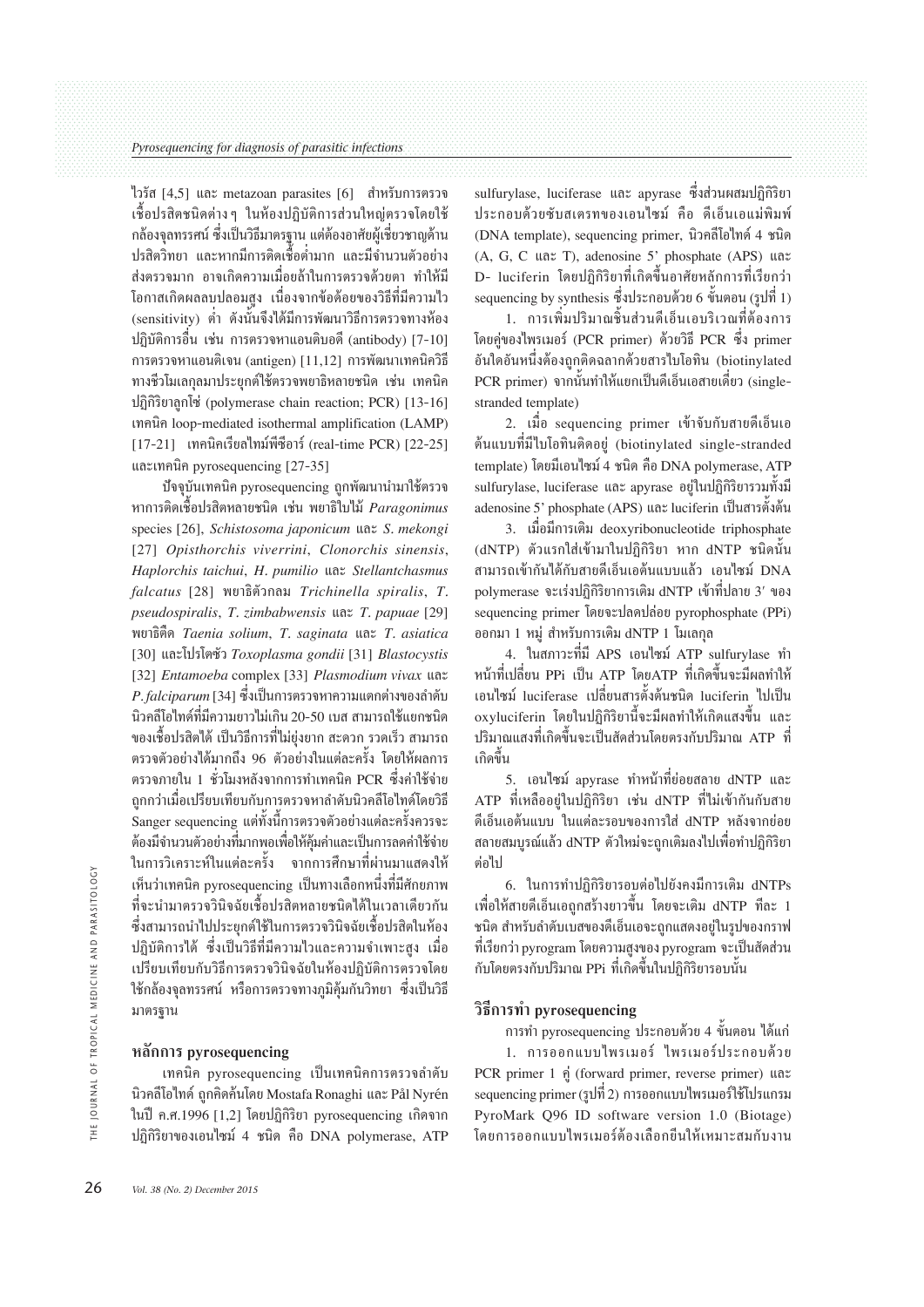Pyrosequencing for diagnosis of parasitic infections



#### รปที่ 1 ขั้นตอนแสดงหลักการของการเกิดปฏิกิริยาของเทคนิค pyrosequencing (ดัดแปลงจาก [4])



#### รูปที่ 2 ้ตำแหน่งการออกแบบไพรเมอร์สำหรับเทคนิค pvrosequencing

วิจัย สำหรับการแยกชนิดของเชื้อปรสิต บริเวณส่วนที่มีลำดับ นิวคลีโอไทด์เหมือนกันจะใช้สำหรับการออกแบบ PCR primer และ sequencing primer ส่วนยืนบริเวณเป้าหมาย (target region) ที่มีลำดับนิวคลีโอไทด์แตกต่างกันถัดจาก sequencing primer จะใช้วิเคราะห์ลำดับนิวคลีโอไทด์ในการแยกชนิดของ ้เชื้อปรสิต (ตารางที่ 1)

่ 2. การเพิ่มปริมาณชิ้นส่วนดีเอ็นเอบริเวณที่ต้องการโดยวิธี PCR ขั้นตอนนี้ใช้เวลาประมาณ 2 ชั่วโมง

3. การเตรียมตัวอย่างเพื่อเข้าเครื่อง pyrosequencing เป็นการแยกเอาเฉพาะ PCR product ที่มีใบโอทินติดอยู่ ซึ่งจะ จับกับเม็ด streptavidin bead จากนั้นผ่านขั้นตอนการล้างด้วย 70% ethanol และแยกเป็นดีเอ็นเอสายเดี่ยวโดยใช้ 0.2 โมลาร์

ของ NaOH และล้างด้วย10 มิลลิโมลาร์ของ Tris-acetate (pH 7.6) โดยใช้เครื่อง PyroMark™ Vacuum Prep Workstation จากนั้นใส่ biotinylated single stranded template ถงใน annealing buffer ที่มี sequencing primer จากนั้นนำไปวาง ที่เครื่อง heating block อุณหภูมิ 80 องศาเซลเซียส ทิ้งไว้ที่ อณหภูมิห้อง ก่อนนำเข้าเครื่อง pyrosequencing ขั้นตอนนี้ใช้ ้เวลาประมาณ 15 นาที

4. การทำ pyrosequencing เป็นขั้นตอนการฉีด dNTP ชนิดต่าง ๆ คือ dGTP, dCTP, dATP และ dTTP ผลของลำดับ นิวคลีโอไทด์ของดีเอ็นเอจะถูกแสดงอยู่ในรูปของกราฟเรียกว่า ่ pyrogram ขั้นตอนนี้ใช้เวลาประมาณ 1 ชั่วโมง สำหรับเรียง ้อำดับบิวคลีโอไทด์ 140 เบส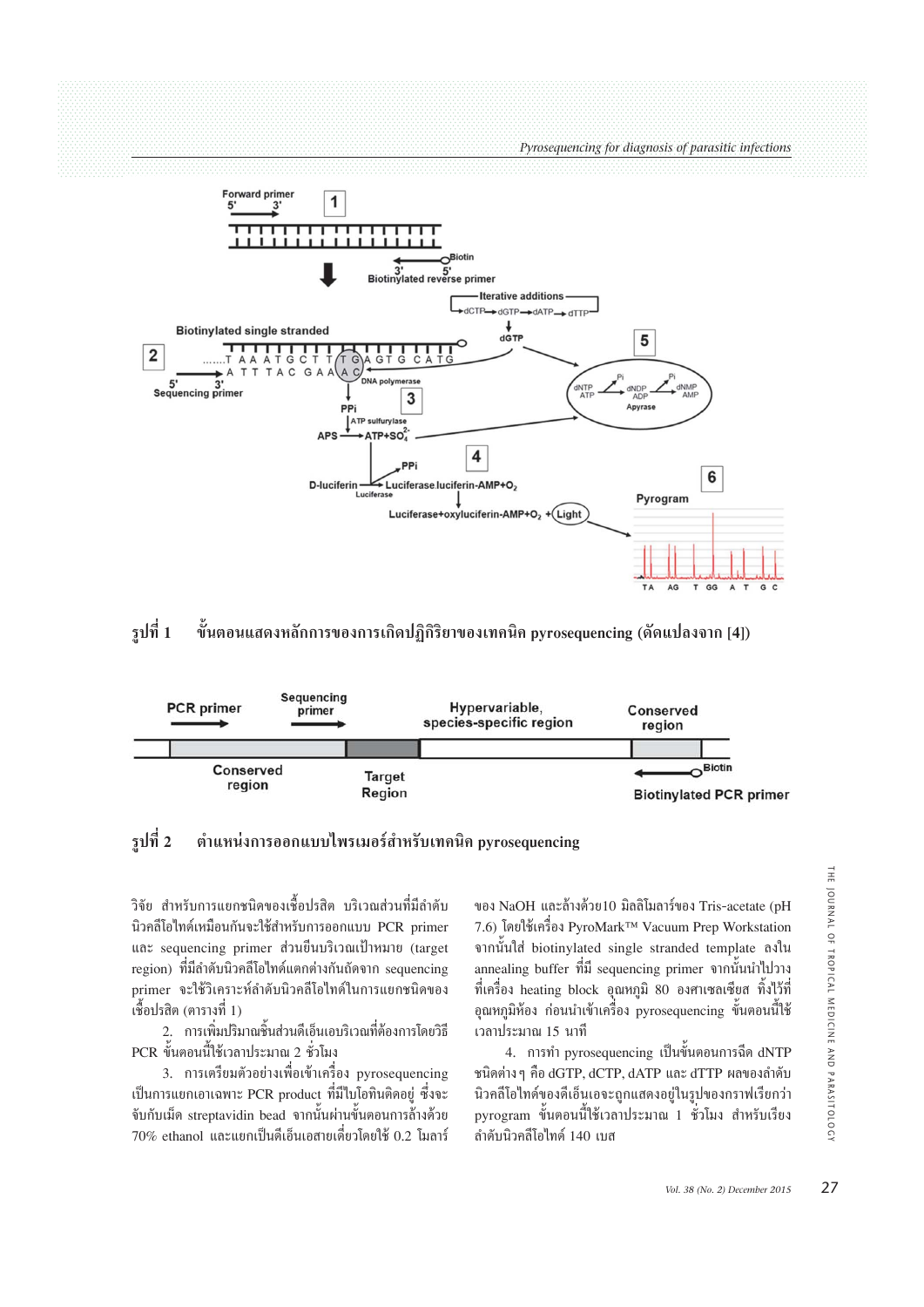#### ีตารางที่ 1 ิชนิดของเชื้อปรสิตและยืนเป้าหมาย (Target gene) สำหรับใช้ตรวจแยกชนิดด้วยเทคนิค pyrosequencing

| <b>Species</b>                                                                      | <b>Target gene</b> |
|-------------------------------------------------------------------------------------|--------------------|
| <i>Paragonimus</i> sp. [26]                                                         | ITS <sub>2</sub>   |
| S. japonicum และ S. mekongi [27]                                                    | 18S rRNA           |
| O. viverrini, C. sinensis, H. taichui, H. pumilio<br>$\text{max } S.$ falcatus [28] | 28S rRNA           |
| Trichinella sp. [29]                                                                | $Isu-RNA$          |
| $T.$ saginata, $T.$ solium $\text{U}$ a $\text{V}$<br><i>T. asiatica</i> [30]       | $\cos 1$           |
| <i>T.</i> gondii [31]                                                               | GRA6 gene          |
| <i>Blastocystis</i> [32]                                                            | 18S rRNA           |
| <i>Entamoeba</i> complex [33]                                                       | <b>SSU</b> rRNA    |
| <i>P. falciparum</i> $\text{Var } P$ . <i>vivax</i> [34]                            | SSU rRNA           |
| B. vogeli, H. canis, E. canis $\text{max } A$ . platys [35]                         | 18S rRNA, 16S rRNA |

#### การประยุกต์ใช้เทคนิค pyrosequencing ในการ วินิจฉัยแยกชนิดเชื้อปรสิต โปรโตซัว

1. เชื้อโปรโตซัวในเนื้อเยื่อ เช่น Toxoplasma gondii ซึ่ง Edvinsson และคณะ [31] ได้แยก T. gondii 3 ชนิด (type) คือ tvpe I. tvpe II และ tvpe III โดยเทคนิค pyrosequencing จากการศึกษานี้เลือกยืน GRA6 (GenBank accession no. AF239283-AF239292) ในการออกแบบไพรเมอร์ ซึ่งบริเวณ target region ถ้ำดับนิวคลีโอไทด์ถัดจาก sequencing primer ้จำนวน 11 นิวคลีโอไทด์ (ตำแหน่ง 162-171) มีจำนวน 2 นิวคลีโอไทด์ที่แตกต่างกัน คือ ตำแหน่งที่ 162 และ 171  $T$ . gondii type I มีนิวคลีโอไทด์เป็นชนิด G และ A, type II เป็น ชนิด G และ G, type III เป็นชนิด A และ A ตามลำดับ และ เมื่อมีการ mixed กัน 2 genotype จะสามารถแยกกันได้ แต่ mixed กัน 3 genotype ไม่สามารถแยกด้วยวิธีนี้ เมื่อ type I กับ II mixed กัน นิวคลีโอไทด์เป็นชนิด GA และ A. tvpe I กับ III นิวคลีโอไทด์เป็นชนิด G และ AG และ type II กับ III นิวคลีโอไทด์เป็นชนิด GA และ AG การแยกสายพันธ์ของเชื้อ  $T.$  gondii ได้อย่างรวดเร็วจะช่วยให้สามารถทำนายความรนแรง ของเชื้อและช่วยให้การรักษาได้เร็วขึ้น

2. เชื้อโปรโตซัวในลำไส้ เช่น Blastocystis และ Entamoeba spp. ในปี ค.ศ. 2007 Stensvold และคณะ 1321 ได้แยกเชื้อ Blastocystis โดยเทคนิค pyrosequencing ยืนเป้าหมายในการออกแบบไพรเมอร์ คือ 18S small subunit ribosomal RNA gene (18S rRNA) พบว่าสามารถแยกเชื้อ Blastocystis ได้ 7 subtype ต่อมาได้แยกเชื้อ Entamoeba complex [33] โดยเลือกยืนเป้าหมาย small subunit ribosomal RNA  $(SSU$  rRNA) ในการออกแบบไพรเมอร์  $(X65163, Y)$ X56991, AB197936, AB282658, AF113905, X89636, Y11272, X64142, X61116, AB282659, AB282660, S78856, AB282661, Z49256 และ AF149506) เพื่อแยกชนิด Entamoeba histolytica, E. dispar และ E. moshkovskii ในการตรวจอจจาระ เทคนิคนี้เหมาะสำหรับนำไปตรวจแยกชนิด  $Entamoeba$  species ทั้งในพื้นที่ที่มีการระบาดและไม่มีการ ้ระบาด เนื่องจากมีราคาถก และสามารถตรวจได้จำนวนมากใน แต่ละครั้ง

3. เชื้อโปรโตซัวในเลือด เช่น มาลาเรีย ในปี ค.ศ. 2012 Lulitanond และคณะ [34] ได้ตรวจวินิจฉัยแยกเชื้อมาลาเรีย ชนิด Plasmodium falciparum และ P. vivax จากตัวอย่าง ้เลือดคนที่ติดเชื้อ โดยเลือก SSU rRNA ของ *P. falciparum* (AF145334) และ P. vivax (U83877) มาเปรียบเทียบหาความ ้ เหมือนและความแตกต่างของลำดับนิวคลีโอไทด์เชื้อทั้งสองชนิด ่ การเลือกยืนบริเวณเป้าหมายส่วนที่มีลำดับนิวคลีโอไทด์เหมือนกัน ี่ สำหรับการออกแบบหาพีซีอาร์ไพรเมอร์สำหรับเพิ่มขยายปริมาณ ยืนในส่วนนี้จากนั้นเพื่อนำผล PCR ที่ได้ไปทำ pyrosequencing และออกแบบ sequencing primer ส่วนขึ้นบริเวณที่มีลำดับ นิวคลีโอไทด์แตกต่างกันถัดจาก sequencing primer จะทำให้ สามารถแยกชนิดของ  $P.$  falciparum และ  $P.$  vivax ได้ โดย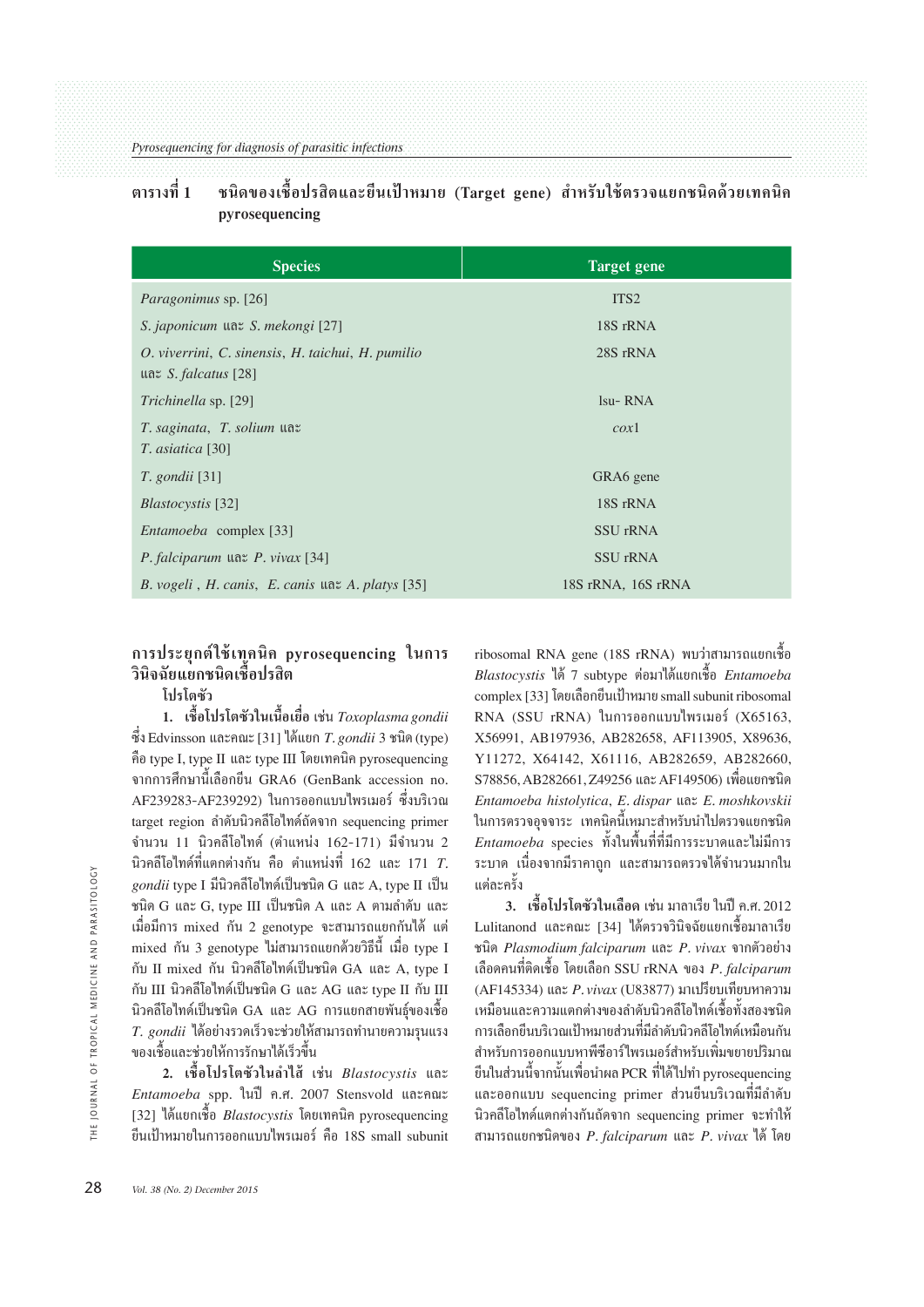วิธี PCR จะให้ PCR product ขนาด 171 คู่เบส หลังจากการทำ pyrosequencing พบว่าลำดับนิวคลีโอไทด์บริเวณ target region (ตำแหน่งถัดจาก ปลาย 3' ของ sequencing primer) มีจำนวน 21 และ 24 นิวคลีโอไทด์ สำหรับ P. falciparum และ P. vivax ี ตามลำดับ มีจำนวน 4 ตำแหน่งที่มีความแตกต่างกัน คือตำแหน่งที่ 1327, 1328, 1340 และ 1341 โดย *P. falciparum* มีนิวคลีโอไทด์ เป็นชนิด T. G. T และ G ตามลำดับ ส่วน P. vivax มี นิวคลีโอไทด์เป็นชนิด C. T. A และ T ตามลำดับ โดยตรวจ เลือดในผู้ป่วยติดเชื้อ P. falciparum จำนวน 25 ราย และ  $P.$ vivax จำนวน 17 ราย จากผลการตรวจด้วยวิธีย้อมสี Giemsa ิ ตรวจหาเชื้อมาลาเรียภายใต้กล้องจลทรรศน์ และการตรวจหาลำดับ นิวคลีโอไทด์ด้วยวิธี Sanger sequencing พบว่าให้ผลสอดคล้อง กับวิธี pyrosequencing

์ ทั้งนี้ Kaewkong และคณะ [35] ใด้ตรวจแยกเชื้อโปรโตซัว และริกเกตเซียจากเลือดสนัข ได้แก่ Babesia vogeli, Hepatozoon canis, Ehrlichia canis และ Anaplasma  $_{\textit{platys}}$  โดยใช้เทคนิค pyrosequencing ซึ่งออกแบบไพรเมอร์ 2 ชด ชดที่1 ออกแบบไพรเมอร์จากยืน 18S ribosomal RNA (18S rRNA) ที่จำเพาะต่อ  $B.$  vogeli และ  $H.$  canis ชด  $\dot{\vec{n}}$  2 ออกแบบไพรเมอร์จากยืน 16S ribosomal RNA (16S)  $rRNA$ ) ที่จำเพาะต่อ  $E.\,can$ is และ  $A.\,plat$ ys โดยเชื้อโปรโตซัว  $B$ . vogeli และ  $H$ . canis สามารถแยกกันได้ ดุลำดับนิวคลีโอไทด์ บริเวณ target region มีจำนวน 30 นิวคลีโอไทด์ มีจำนวน ่ 9 นิวคลีโอไทด์ที่มีความแตกต่างกัน คือตำแหน่งที่ 119 122 126, 127, 128, 129, 130, 133 และ 142 โดย B. vogeli มี นิวคลีโอไทด์เป็นชนิด C, G, C, -, -, -, -, G และ G ตามลำดับ ส่วน  $H$ .  $canis$  มีนิวคลีโอไทด์เป็นชนิด T, A, G, T, T, T, G, A และ A ตามลำดับ ในขณะที่  $E$  canis และ A platys แยก ้กันโดยมีนิวคลีโอไทด์ต่างกัน 15 ตำแหน่ง จาก 34 นิวคลีโอไทด์ ถัดจากบริเวณ sequencing primer คือตำแหน่งที่ 40, 41, 42, 43, 45, 49, 51, 53, 54, 55, 58, 64, 66, 67 และ70 โดย E. *canis* มีนิวคลีโอไทด์เป็นชนิด C. A. A. T. A. A. A. C. C. T. G, A, G, A และ T ตามลำดับ ส่วน A, platys มีนิวคลีโอไทด์ เป็นชนิด -, -, -, -, T, G, C, T, A, G, T, -, A, T และ A ี ตามลำดับ จะเห็นว่าเชื้อทั้ง 4 ชนิดนี้ สามารถตรวจวินิจฉัยได้ด้วย เทคนิค pyrosequencing ซึ่งเชื้อเหล่านี้มีเห็บเป็นพาหะนำโรคซึ่ง ยากต่อการควบคุม และการวินิจฉัยภายใต้กล้องจลทรรศน์ต้อง ้อาศัยนักปรสิตที่เชี่ยวชาญ ถ้านำเทคนิคนี้ไปใช้เกี่ยวกับงานทาง ด้านสัตวแพทย์ตรวจในห้องปฏิบัติการจะทำให้การวินิจฉัยมีความ ิ ถูกต้องแม่นยำมากยิ่งขึ้นและให้การรักษาที่เหมาะสมได้ และสามารถ ์ น้ำไปใช้ตรวจในเห็บพาหะของโรคเพื่อเฝ้าการระบาดของเชื้อได้

#### หนอนพยาธิ

#### 1. พยาธิใบไม้

1.1 พยาธิใบไม้ปอด จากการศึกษา Tantrawatpan และคณะ ในปี ค.ศ. 2013 [26] ได้พัฒนาเทคนิค pyrosequencing

สำหรับแยกชนิดพยาธิใบไม้ปอด Paragonimus 6 ชนิด ได้แก่ P. heterotremus (AB354221), P. macrorchis (AF159608), P. siamensis (AB354222), P. westermani (AB354216), P. harinasutai (AB354219) และ P. bangkokensis (AB248091) จากการศึกษานี้ออกแบบ ไพรเมอร์จาก second internal transcribed spacer region (ITS2) มี PCR product ขนาด 165 ค่เบส พบว่าลำดับ นิวคลีโอไทด์บริเวณ target region (ตำแหน่งถัดจาก ปลาย 3' ของ sequencing primer) ซึ่งมีจำนวน 39 นิวคลีโอไทด์ โดยลำดับนิวคลีโอไทด์บริเวณ target region ของพยาธิใบไม้ ีปอดแต่ละชนิดจะมีความแตกต่างกัน สามารถแบ่งพยาธิใบไม้ ในปอดได้ 3 กล่ม ตามความเหมือนและแตกต่างของลำดับ ี นิวคลีโอไทด์ ดังนี้ กล่มที่ 1 ประกอบด้วยพยาธิ *P.bangkokensis* และ P. harinasutai ซึ่งมีนิวคลีโอไทด์ตำแหน่งที่ 1, 7 และ 17 เป็นชนิด G. A. และ G. ตามลำดับ ซึ่งเป็นนิวคลีโอไทด์ที่ใช้ แยกพยาธิ P. bangkokensis และ P. harinasutai ออกจาก พยาธิกล่มอื่น ขณะที่ P. bangkokensis และ P. harinasutai ี สามารถแยกออกจากกันได้โดยดุนิวคลีโอไทด์ตำแหน่งที่ 2 โดยที่ นิวคลีโอไทด์ตำแหน่งนี้ P. bangkokensis เป็นชนิด A และ P. harinasutai เป็นชนิด G กลุ่มที่ 2 ประกอบด้วยพยาธิ P. heterotremus และ P. macrorchis โดยมีนิวคลีโอไทด์ ี ตำแหน่งที่ 3 เป็นชนิด C เป็นชนิดที่จำเพาะสำหรับกล่มนี้ และ พยาธิ P. heterotremus และ P. macrorchis สามารถแยก ้ ออกจากกันได้ โดยใช้นิวคลีโอไทด์ตำแหน่งที่ 4, 11 และ 28 โดย พยาธิ  $P$ . heterotremus จะเป็นชนิด G, T, A ขณะที่พยาธิ  $P$ . macrorchis จะเป็นชนิด C, C, G ตามลำดับ กลุ่มที่ 3 ประกอบ ี ด้วยพยาธิ *P. siamensis และ P. westermani ซึ่ง*มีนิวคลีโอไทด์ ์ในตำแหน่งที่ 8 และ 15 เป็นชนิด T และ C ตามลำดับ และเป็น ่ ชนิดที่จำเพาะสำหรับพยาธิในกล่มนี้ โดยพยาธิ P. siamensis และ P. westermani สามารถแยกออกจากกันได้โดยใช้ ีนิวคลีโอไทด์ตำแหน่งที่ 5. 11 และ 26 โดยพยาธิ P. siamensis เป็นชนิด A.C.T ขณะที่พยาธิ *P. westermani* เป็นชนิด T.T.C ิตามลำดับ อย่างไรก็ตามสามารถพบการแปรผันของนิวคลีโอไทด์ (nucleotide variation) ใด้ในตำแหน่งที่ 34 ของพยาธิ  $P$ . $macrocchis$  โดยพบทั้ง นิวคลีโอไทด์ชนิด G และ A ซึ่งแสดง ให้ว่าการศึกษานี้สามารถแยกสายพันธ์ในระดับ intra-species ของพยาธิ *P. macrorchis* ได้ด้วย

1.2 พ.ยาธิใบไม้เลือด จากการศึกษาของ Thanchomnang และคณะ [27] ได้แยกชนิดพยาธิใบไม้เลือด Schistosoma japonicum (FJ176682) และ S. mekongi (U89871) โดยเทคนิค pyrosequencing เลือกยืนเป้าหมายในการ ออกแบบไพรเมอร์คือ 18S ribosomal RNA gene (18S rRNA) ทำให้ได้ PCR product ขนาด 157 คู่เบส ซึ่งบริเวณ target region ถำดับนิวคลีโอไทด์ถัดจาก sequencing primer มีจำนวน 43 ้นิวคลีโอไทด์ ซึ่งมี 7 ตำแหน่งนิวคลีโอไทด์ที่มีความแตกต่างกัน คือ ้ตำแหน่งที่ 7, 8, 10, 12, 17, 19 และ 43 โดย *S. japonicum* มี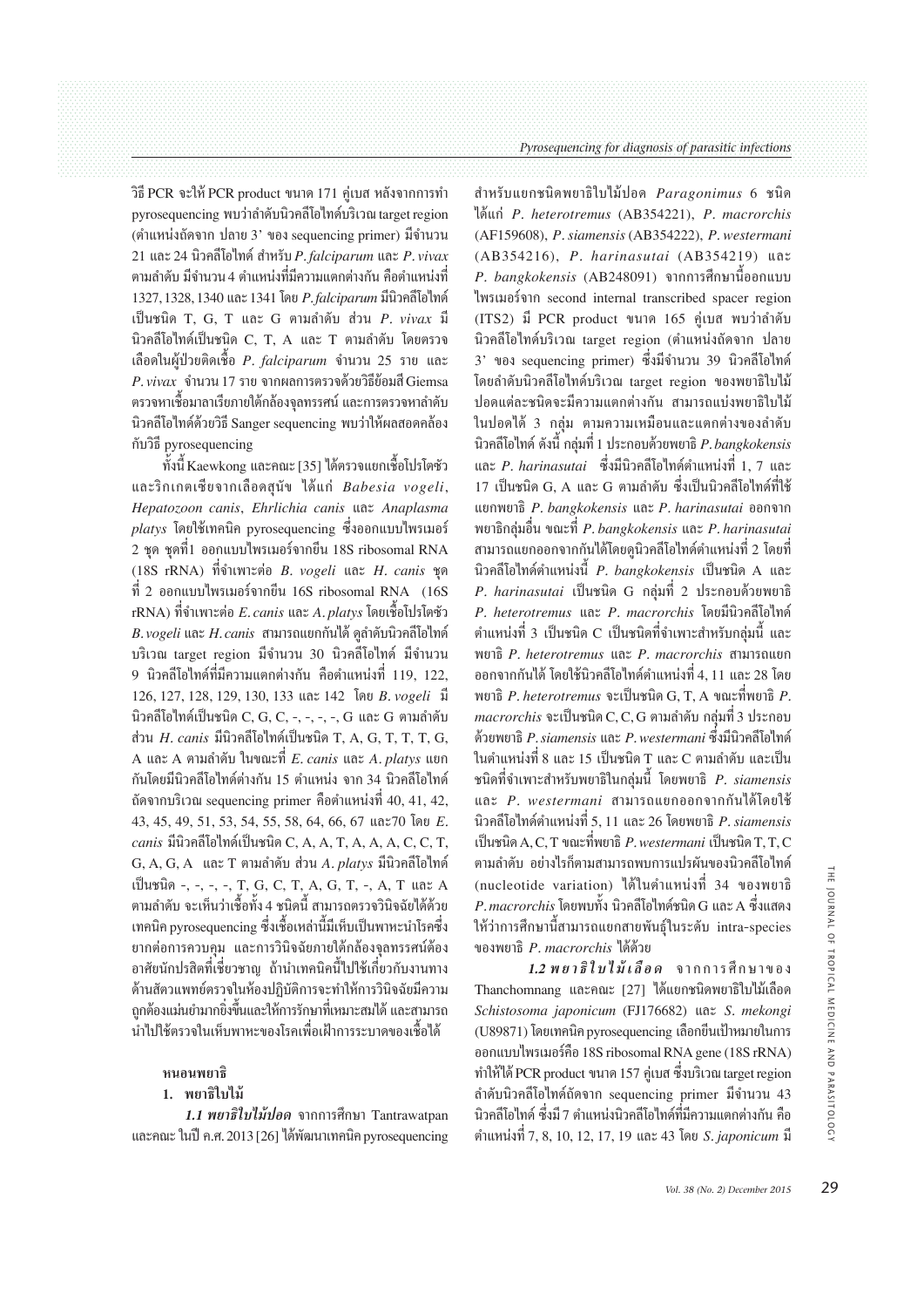นิวคลีโอไทด์เป็นชนิด A, G, A, A, C, A และ C ตามลำดับ ส่วน S. mekongi มีนิวคลีโอไทด์เป็นชนิด G, A, G, G, T, G และ ี่ T ตามลำดับ ในการศึกษานี้ได้ตรวจแยกไข่พยาธิในมลหน และ cercaria ในหอยที่ติดเชื้อพบว่าเทคนิค pyrosequencing เป็น ้วิธีที่มีความไว และความจำเพาะสูงสามารถตรวจไข่พยาธิได้ต่ำสุด 2 ฟองในอุจจาระ 100 มิลลิกรัม และ 1 cercaria ในหอยปกติ 10 ตัว โดยจัดทำขึ้นในห้องปฏิบัติการ เนื่องจากไข่และ cercaria ี ของพยาธิใบไม้เลือด 2 ชนิดนี้ มีลักษณะใกล้เคียงกันไม่สามารถ แยกกันภายใต้กล้องจลทรรศน์ได้ทำให้ไม่สามารถระบ species ของพยาธิได้ แต่วิธี pyrosequencing ทำให้ทราบชนิดของพยาธิ และให้ผลสอดคล้องกับการหาลำดับนิวคลีโอไทด์ด้วยวิธี Sanger sequencing

1.3 พยาธิใบไม้ตับและลำไส้ จากการศึกษาของ Tantrawatpan และคณะ [28] พัฒนาเทคนิค pyrosequencing สำหรับแยกชนิดพยาธิใบไม้กลุ่ม fish-borne trematode (FBT) ได้แก่ Opisthorchis viverrini (HM004188), Clonorchis sinensis (JF823989), Haplorchis taichui (HM004187), Haplorchis pumilio (HM004191) และ Stellantchasmus falcatus (KF241630) โดยเลือกใช้ 28S large subunit ribosomal RNA (28S rRNA) สำหรับการออกแบบไพรเมอร์ ซึ่งบริเวณ target region ลำดับนิวคลีโอไทด์ถัดจาก sequencing primer มีจำนวน 46-47 นิวคลีโอไทด์ ซึ่งมีตำแหน่งนิวคลีโอไทด์ที่ มีความแตกต่างกัน จำนวน 24 นิวคลีโอไทด์ พยาธิ  $O.$ viverrini ี่ สามารถแยกออกจากพยาธิชนิดอื่นได้โดยดนิวคลีโอไทด์ตำแหน่งที่ 13, 15, 26, 27, 32, 33, และ 39 มีนิวคลีโอไทด์เป็น T/C, C, C, A, A, C และ C ส่วนพยาธิ C. sinensis แยกออกจากพยาธิ ิชนิดอื่นได้โดยดุลำดับนิวคลีโอไทด์ตำแหน่งที่ 32, 33, และ 35 มี นิวคลีโอไทด์เป็น  $C. G$  และ  $T$  ในขณะที่พยาธิ  $H.$  taichui และ  $H.$  pumilio แยกจากพยาธิอื่นได้ 3 ตำแหน่งโดยด ี นิวคลีโอไทด์ตำแหน่งที่ 5. 28. และ 43 มีนิวคลีโอไทด์เป็น T. T และ T ส่วน H. taichui และ H. pumilio แยกจากกันได้ 7 ์ตำแหน่ง คือ 3, 9, 21, 23, และ 45 H, taichui มีนิวคลีโอไทด์ เป็น C, A, C, T, และ G ส่วน  $H$ , pumilio มีนิวคลีโอไทด์เป็น T, G, T, C, และ A ตามลำดับ พยาธิ S. falcatus แยกออก ี จากกันพยาธิชนิดอื่นได้โดยดูนิวคลีโอไทด์ตำแหน่งที่ 37 และ 41 ้มีนิวคลีโอไทด์เป็น T และ T ซึ่งวิธีการนี้แสดงให้เห็นว่าสามารถ แยกไข่พยาธิ O. viverrini และ C. sinensis ในอจจาระได้ ี และตรวจได้ต่ำสุดไข่พยาธิ 1 ฟองในอุจจาระ 100 มิลลิกรัม และ แยกระยะ cercaria และ metacercaria ของพยาธิ  $O.$  viverrini จากพยาธิชนิดอื่นได้ ทั้งนี้สามารถแยก metacercarial ของ  $H$ .  $p$ umili $o$  และ  $H$ . taichui จากกันได้ ซึ่งวิธีนี้พบว่าให้ผลเร็ว กว่าการใช้กล้องจลทรรศน์ และวิธี Sanger DNA sequencing

#### 2. พยาธิตัวกลม

Sadaow และคณะ [29] ใช้เทคนิค pyrosequencing ในการแยกพยาธิตัวกลมใน genus Trichinella ได้แก่ Trichinella spiralis (GU339148), T. pseudospiralis (DQ159091), T. zimbabwensis (EF517131) และ T. papuae (AY851286) โดยนำส่วน large subunit ribosomal RNA (Isu- RNA) ของใมโตคอนเดรียมาใช้สำหรับในการออกแบบ ไพรเมอร์เพื่อแยกพยาธิ Trichinella โดย PCR product มี ขนาด 127 คู่เบส ตำแหน่งเป้าหมายสำหรับใช้แยกพยาธิมี 26 ี นิวคลีโอไทด์ คือตำแหน่งลำดับที่ 2019 ถึง 2044 โดยตำแหน่ง ี่ที่จำเพาะของพยาธิ *T spiralis* ที่ใช้แยกกับพยาธิชนิดอื่น คือ ์ ตำแหน่ง 2028, 2031 และ 2041 มีนิวคลีโอไทด์เป็นชนิด G. T และ C ส่วนพยาธิไม่มี capsule คือ T. pseudospiralis, T. zimbabwensis และ T. papuae มีลำดับนิวคลีไทด์ที่ จำเพาะ ตำแหน่ง 2028, 2031 และ 2041 คือ A, C และ T ใน ขณะที่พยาธิ T. zimbabwensis และ T. papuae ตำแหน่งที่ ี จำเพาะสำหรับใช้แยกกับพยาธิชนิดอื่น คือ 2030 และ 2039 มี ี นิวคลีโอไทด์เป็นชนิด C และ G ในขณะที่ตำแหน่งที่จำเพาะ ของพยาธิ T. pseudospiralis คือ 2021, 2026 และ 2033 มี ี นิวคลีโอไทด์เป็นชนิด G. T และ C และตำแหน่งที่จำเพาะสำหรับ พยาธิ *T. zimbabwensis* ที่ใช้แยกกับพยาธิชนิดอื่น คือ 2027 ้มีนิวคลีโอไทด์เป็นชนิด C การศึกษานี้เป็นการรายงานครั้งแรก ในการแยกชนิดของตัวอ่อนพยาธิ Trichinella โดยใช้เทคนิค pyrosequencing ทั้งนี้ยังสามารถแยกกล่มพยาธิที่มี capsule ์<br>และไม่มี่ capsule ได้ วิธีนี้แสดงให้เห็นว่าเป็นวิธีที่รวดเร็ว จำเพาะ ้<br>เหมาะสำหรับที่จะนำไปประยุกต์ใช้แยกตัวอ่อนของพยาธิใน ึกล้ามเนื้อของสัตว์เลี้ยงและสัตว์ป่าได้

## 3 พยาธิดีด

ในปี ค.ศ. 2014 Thanchomnang และคณะ [26] พัฒนาเทคนิค pyrosequencing ในการแยกพยาธิติด Taenia saginata (AB645845), T. solium (AB524785) และ  $T_{\rm}$  asiatica (AB608739) โดยออกแบบไพรเมอร์จาก ยืน cvtochrome c oxidase subunit 1  $(cox1)$  ซึ่งบริเวณ target region ถัดจาก sequencing primer มีจำนวน 24 ี นิวคลีโอไทด์ มีตำแหน่งที่แตกต่างกัน จำนวน 6 นิวคลีโอไทด์ ี่ที่สามารถแยกชนิดของพยาธิ *Taenia* ได้ ตำแหน่งที่จำเพาะ ของพยาธิ T. solium ที่ใช้สำหรับแยกจากพยาธิ T. saginata และ T. asiatica คือ 996, 1011, 1012, 1014 และ 1017 โดย พยาธิ  $T.$  solium มีนิวคลีโอไทด์เป็น T. G/A. G. T และ  $A$ ส่วนพยาธิ  $T.$  saginata และ  $T.$  asiatica นิวคลีโอไทด์เป็น A. T. A. A และ G ในขณะที่พยาธิ T. saginata แยกจาก T. asiatica คือตำแหน่ง 1015 มีนิวคลีโอไทด์เป็น T และ G ตาม ้ถำดับ สำหรับการตรวจวินิจฉัยพยาธิตืด ทำโดยตรวจหาปล้องสก ้ หรือส่วนหัวของพยาธิที่ปนออกมากับอุจจาระ โดยดุรุปร่างลักษณะ ิจะทำให้สามารถแยกชนิดได้ แต่ทั้งนี้ยังมีปัญหาเนื่องจากพยาธิ  $T_\cdot$ saginata และ T. asiatica มีรูปร่างลักษณะใกล้เคียงกันทำให้ การวินิจฉัยได้ยาก สำหรับการตรวจไข่พยาธิที่พบในอุจจาระภายใต้ ิกล้องจลทรรศน์นั้น ไม่สามารถแยกชนิดของพยาธิตี้ดทั้ง 3 ชนิด ใด้ นอกจากนี้สามารถนำเทคนิค pvroseauencing ไปประยกต์ ใช้ตรวจ cvst พยาธิตีดที่น่าสงสัยในคนหรือในสัตว์ได้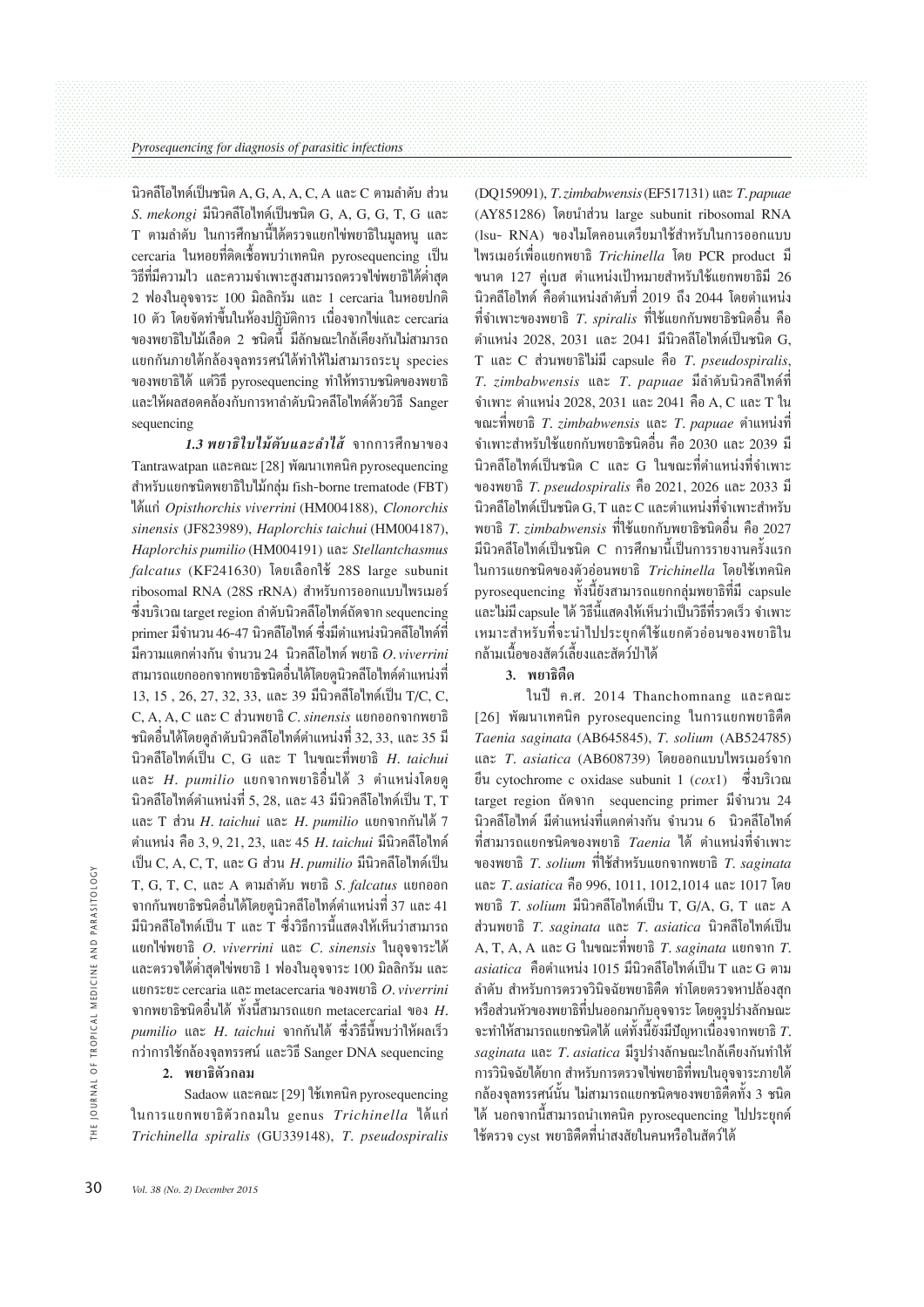จากการศึกษาที่ผ่านมาแสดงให้เห็นว่าเทคนิค pyroseguencing เป็นเทคนิคที่เหมาะสำหรับการวิเคราะห์ลำดับ ี นิวคลีโอไทด์สายสั้น ๆ แต่อย่างไรก็ตามด้วยความก้าวหน้าของ เทคโนโลยีที่รวดเร็วในปัจจุบัน คาดว่าในอนาคตการวิเคราะห์ลำดับ นิวคลีโอไทด์ด้วยเทคนิคนี้จะสามารถตรวจหาลำดับนิวคลีโอไทด์ ได้ยาวมากขึ้น ซึ่งจะทำให้เกิดประโยชน์ในการนำไปประยุกต์ใช้ ในการตรวจวินิจฉัยเชื้อปรสิตรวมถึงโรคติดเชื้ออื่น ๆ ทางห้องปฏิบัติการ ได้อย่างมีประสิทธิภาพมากขึ้น

# ิบทสรป

เทคนิค pyrosequencing เป็นเทคนิคทางชีวโมเลกล ที่สามารถนำมาประยกต์ใช้ในการตรวจแยกเชื้อปรสิตใด้หลาย หนิด ทั้งโปรโตซัว trematdes cestodes และ nematode ซึ่ง มีประโยชน์มากโดยเฉพาะเชื้อปรสิตที่มีรูปร่างลักษณะเหมือน ้กันไม่สามารถแยกกันได้ด้วยกล้องจลทรรศน์ นอกจากนี้เทคนิค pyrosequencing ยังสามารถแยก intra-species และเชื้อ ปรสิตหลายชนิดได้ในครั้งเดียว ทำให้ประหยัดเวลาและค่าใช้จ่าย ้แต่เทคนิคนี้ยังมีข้อจำกัดของวิธี 1) ไม่เหมาะสำหรับใช้ในการ ้วิเคราะห์ลำดับนิวคลีโอไทด์ที่มีความยาวมากกว่า 140 เบส เนื่องจากอาจจะทำให้ pyrogram ที่ได้ไม่ถูกต้องและไม่สามารถ วิเคราะห์ผลได้ 2) ถ้าบริเวณ Target region มีลำดับนิวคลิโอไทด์ ึชนิดเดียวกันเรียงซ้ำกันมากกว่า 4 เบส หรือมากกว่า จะทำให้ ความสูงของ pyrogram ไม่เป็นสัดส่วนโดยตรงกับจำนวน นิวคลีโอไทด์ ซึ่งsoftware ของเครื่อง pvrosequencing อาจจะ ไม่สามารถวิเคราะห์ผลได้ กรณีนี้จำเป็นต้องวิเคราะห์ข้อมลด้วยตัว บุคคล แทนการวิเคราะห์ผลด้วยโปรแกรม อย่างไรก็ตามเทคนิค ้นี้แสดงให้เห็นว่าเป็นเทคนิคที่มีความไว ความจำเพาะสูง ตรวจ ใด้รวดเร็วและสามารถตรวจใด้จำนวนมากในแต่ละครั้ง (high throughput) มีราคาถก เหมาะสำหรับเป็นทางเลือกหนึ่งที่จะนำ ้ไปตรวจในห้องปฏิบัติการ และในประเทศที่เป็นแหล่งระบาดของ โรคเพื่อให้การตรวจวินิจฉัยในการแยกเชื้อปรสิตมีประสิทธิภาพ มากยิ่งขึ้น

# เอกสารค้างอิง

- 1. Ronaghi M, Uhlén M, Nyrén P. A sequencing method based on real-time pyrophosphate. Science. 1998;281(5375):363-5.
- 2. Nyrén P. The History of Pyrosequencing. Methods Mol Biology. 2007;373:1-14.
- 3. Nilsson HO, Ouis IS, Stenram U, Ljungh A, Moran AP, Wadstrom T, et al. High prevalence of Helicobacter species detected in laboratory mouse strains by multiplex PCR denaturing gradient gel electrophoresis and pyrosequencing. J Clin Microbiol. 2004:42(8):3781-8.
- 4. Gharizadeh B, Kalantari M, Garcia CA, Johansson B, Nyrén P. Typing of human papillomavirus by pyrosequencing. Lab Invest. 2001;81(5):673-9.
- 5. Elahi E, Pourmand N, Chaung R, Rofoogaran A, Boisver J, Samimi-Rad, K, et al. Determination of hepatitis C virus genotype by pyrosequencing. I Virol Methods, 2003:109(2):171-6.
- 6. Troell K, Mattsson JG, Alderborn A, Höglund J. Pyrosequencing analysis identifies discrete populations of Haemonchus contortus from small ruminants. Int J Parasitol. 2003;33(7):765-71.
- 7. Maleewong W, Wongkham C, Intapan P, Pariyanonda S, Morakote N. Excretorysecretory antigenic components of Paragonimus heterotremus recognized by infected human sera. J Clin Microbiol 1992;30(8):2077-9.
- 8. Lal RB, Ottesen EA. Enhanced diagnostic specificity in human filariasis by IgG4 antibody assessment. I Infect Dis 1988:158(5):1034-7.
- 9. Rascoe LN, Price C, Shin SH, McAuliffe I, Priest JW, Handali S. Development of Ss-NIE-1 recombinant antigen based assays for immunodiagnosis of strongyloidiasis. PLoS Negl Trop Dis. 2015;9(4):e0003694. doi: 10.1371/journal.pntd.0003694.
- 10. Felgner J, Juarez S, Hung C, Liang LI, Jain A, Döskava M. et al. Identification of Toxoplasma gondii antigens associated with different types of infection by serum antibody profiling. Parasitology. 2015;142(6):827-38.
- 11. Wongkamchai S, Choochote W, Jitpuckdee A, Suvannadabba S, Loymak S, Sakolvaree Y, et al. An antigen detection assay for diagnosing filariasis. Asian Pac J Allergy Immunol 2003;21(4):241-51.
- 12. Gao CH, Yang YT, Shi F, Wang JY, Steverding D, Wang X. Development of an immunochromatographic test for diagnosis of visceral leishmaniasis based on detection of a circulating antigen. PLoS Negl Trop Dis. 2015;9(6):e0003902. doi: 10.1371/journal.
- 13. Ramzy RM, Farid HA, Kamal IH, Ibrahim GH, Morsy ZS, Faris R, et al. A polymerase chain reaction-based assay for detection of Wuchereria bancrofti in human blood and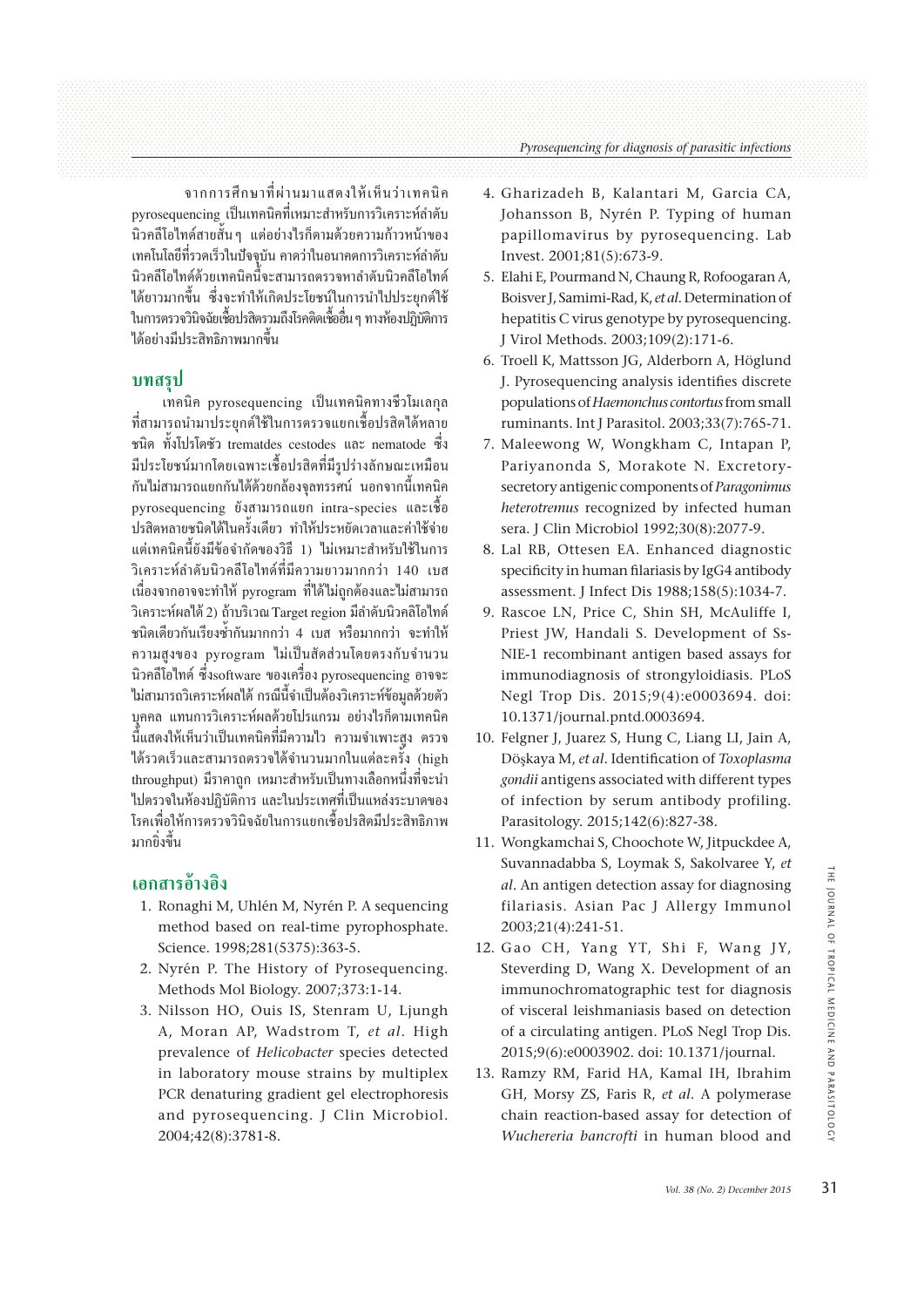*Culex pipiens*. Trans R Soc Trop Med Hyg. 1997;91(2):156-160.

- 14. Gonza´lez LM, Montero E, Morakote N, Puente S, Dı´az de Tuesta JL, et al. Differential diagnosis of *Taenia saginata* and *Taenia saginata asiatica* taeniasis through PCR. Diagn Microbiol Infect Dis. 2004;49(3):183-8.
- 15. Wongsawad C, Wongsawad P. *Opisthorchis viverrini* and *Haplorchis taichui*: development of a multiplex PCR assay for their detection and differentiation using specific primers derived from HAT-RAPD. Exp Parasitol. 2012;132(2):237-42.
- 16. Masanja IM, McMorrow ML, Maganga MB, Sumari D, Udhayakumar V, McElroy PD, *et al*. Quality assurance of malaria rapid diagnostic tests used for routine patient care in rural Tanzania: microscopy versus realtime polymerase chain reaction. Malar J. 2015;14:85. doi: 10.1186/s12936-015-0597-3.
- 17. Kuboki N, Inoue N, Sakurai T, Di Cello F, Grab DJ, Suzuki H, *et al*. Loop-mediated isothermal amplification for detection of African trypanosomes. J Clin Microbiol. 2003;41(12):5517-24.
- 18. Poon LL, Wong BW, Ma EH, Chan KH, Chow LM, Abeyewickreme W, *et al*. Sensitive and inexpensive molecular test for falciparum malaria: detecting *Plasmodium falciparum* DNA directly from heat-treated blood by loop-mediated isothermal amplification. Clin Chem. 2006;52(2):303-6.
- 19. Thekisoe OM, Kuboki N, Nambota A, Fujisaki K, Sugimoto C, Igarashi I, *et al*. Species specific loop-mediated isothermal amplification (LAMP) for diagnosis of trypanosomosis. Acta Trop. 2007;102(3): 182-9.
- 20. Cai XQ, Xu MJ, Wang YH, Qiu DY, Liu GX, Lin A, *et al*. Sensitive and rapid detection of *Clonorchis sinensis* infection in fish by loopmediated isothermal amplification (LAMP). Parasitol Res. 2010; 106(6): 1379-83. 32 *Vol. 38 (No. 2)* December 2013<br>
32 *Vol. 38 (No. 2)* December 2015<br>
32 *Vol. 38 (No. 2)* December 2015<br>
32 *Vol. 38 (No. 2)* December 2015<br>
32 *Vol. 38 (No. 2)* December 2015<br>
32 *Vol. 38 (No. 2)* December 2015
	- 21. Nkouawa A, Sako Y, Li T, Chen X, Nakao M, Yanagida T, *et al*. A loop-mediated isothermal amplification method for a differential identification of *Taenia* tapeworms from

human: application to a field survey. Parasitol Int. 2012;61(4):723-5.

- 22. Thanchomnang T, Intapan PM, Chungpivat S, Lulitanond V, Maleewong W. Differential detection of *Brugia malayi* and *Brugia pahangi* by real-time fluorescence resonance energy transfer PCR and its evaluation for diagnosis of *B. pahangi*-infected dogs. Parasitol Res. 2010;106(3):621-5.
- 23. Sanpool O, Intapan PM, Thanchomnang T, Janwan P, Lulitanond V, Doanh PN, *et al*. Rapid detection and differentiation of *Clonorchis sinensis* and *Opisthorchis viverrini* eggs in human fecal samples using a duplex real-time fluorescence resonance energy transfer PCR and melting curve analysis. Parasitol Res. 2012;111(1):89-96.
- 24. Than chomnang T, Intapan PM, Tantrawatpan C, Lulitanond V, Chungpivat S, Taweethavonsawat P, *et al*. Rapid detection and identification of *Wuchereria bancrofti*, *Brugia malayi*, *B. pahangi*, and *Dirofilaria immitis* in mosquito vectors and blood samples by high resolution melting real-time PCR. Korean J Parasitol. 2013;51(6):645-50.
- 25. Masanja IM, McMorrow ML, Maganga MB, Sumari D, Udhayakumar V, McElroy PD, *et al*. Quality assurance of malaria rapid diagnostic tests used for routine patient care in rural Tanzania: microscopy versus realtime polymerase chain reaction. Malar J. 2015;14:85. doi:10.1186/s12936-015-0597-3.
- 26. Tantrawatpan C, Intapan PM, Lulitanond V, Srichantaratsamee C, Anamnart W, Maleewong W. Molecular identification of *Paragonimus* species by DNA pyrosequencing technology. Parasitol Int. 2013;62(3):341-5.
- 27. Thanchomnang T, Tantrawatpan C, Intapan PM, Sri-Aroon P, Limpanont Y, Lulitanond V, *et al*. Pyrosequencing for rapid molecular identification of *Schistosoma japonicum* and *S. mekongi* eggs and cercariae. Exp Parasitol. 2013;135(1):148-52.
- 28. Tantrawatpan C, Intapan PM, Thanchomnang T, Sanpool O, Janwan P, Lulitanond V, *et al*. Development of a PCR assay and pyrosequencing